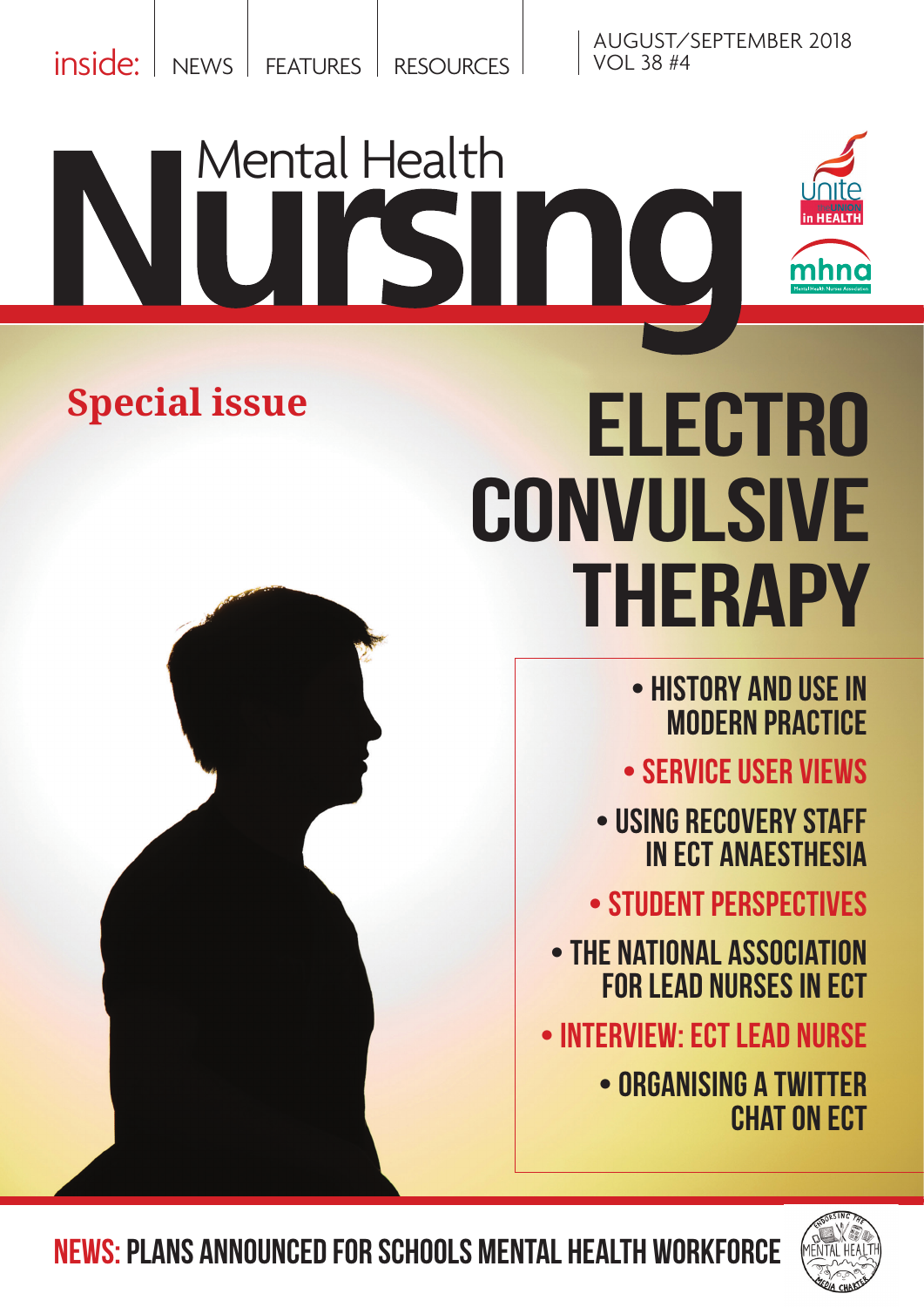## **Electro convulsive therapy: Milestones in its history**

**Colin Jones** ECT lead nurse, Cheshire and Wirral Partnership NHS Foundation Trust **Steven Jones** MSc programme leader, Edge Hill University

Correspondence: [colderjones@hotmail.co.uk](mailto:colderjones%40hotmail.co.uk?subject=Paper%20in%20Mental%20Health%20Nursing)

#### **Abstract**

ECT is a treatment where an electrical current is passed briefly through electrodes applied to the scalp to induce generalised seizure activity. This article explores the origins and developmental milestones of ECT, examines the literature on the history of ECT and concludes with the author's work experiences.

**Key words** ECT, electro convulsive therapy, history, practice, treatment

#### **Introduction**

This year marks 80 years since electro convulsive therapy (ECT) was first used as a treatment in psychiatry. ECT is an emotive subject for service users and practitioners alike, with varying opinions of its position in current psychiatric practice.

This article examines the origins and developmental milestones of ECT, explores the literature relating to the history of ECT and concludes with our own work experiences.

Before embarking on the history of ECT, it is beneficial to start with a description of current ECT practice in the UK. We accept that we have not captured all the evidence in this work.

#### **ECT explained**

ECT is a treatment where an electrical current is passed briefly through electrodes applied to the scalp to induce generalised seizure activity.

The procedure is carried out under

general anaesthetic in the UK with the use of a muscle relaxant. ECT electrodes can be placed on both sides of the head (bilateral ECT), or on one side of the head (right unilateral) (NICE, 2003). In certain circumstances, bifrontal may be used (Kellner et al, 2010).

ECT should be considered for severe depression that is life threatening or where a rapid response is required or where other treatments have failed (NICE, 2009). ECT should not be used routinely in moderate depression but could be considered if there has been no response to multiple drug treatments and psychological treatments (NICE, 2009).

ECT may be considered for treatment of a prolonged or severe manic episode and in catatonia (NICE, 2003). The consensus group for ECT concluded that ECT should be considered as a fourth line option for patients with schizophrenia for whom Clozapine had already been proven ineffective or intolerable (Scott, 2005).

Clinical indications for the use of ECT should be based on a thorough documented assessment of harms risk and potential benefits to the individual. These include risks relating to anaesthesia, current co-morbidities, anticipated adverse events particularly cognitive impairment and the risks of not having treatment.

This paper contextualises the history and development of ECT. The use of language in the paper is from evidence of the period cited to encourage reader reflection on the use and evidence base of ECT.

#### **Historical context**

The early 20th century witnessed a major revolution in the understanding and treatment of mental diseases (Sabbatini, 1998). New treatments developed for the treatment of 'dementia praecox', later to become known as schizophrenia.

Treatments were pioneered throughout Europe by a number of individuals working in psychiatry independent of each other's developments. Sabbatini (1998: 1) suggests that 'until then people with psychoses were usually locked away in asylums, receiving only limited custodial care and sometimes social support, with practically no effective therapeutic options left to the alienist, as psychiatrists were called then'.

#### **Other historical treatments**

In 1917 Julius Wagner-Jauregg (1857-1940), an Austrian professor in psychiatry and nervous diseases, introduced malarial therapy to treat individuals with 'general paralysis of the insane' caused by advanced neuro-syphillis. Jauregg was the first researcher to pursue the link between fever and mental diseases, and in 1927 he was awarded the Nobel Prize in medicine (Sabbatini, 1997/98)

Manfred Joshua Sakel (1900-1957), an Austrian neurophysiologist and psychiatrist, introduced insulin coma therapy in Vienna in 1927 to treat schizophrenia (Stafford-Clark, 1952).

Egas Moniz (1874-1955), a Portuguese neurologist and regarded as the founder of psychosurgery, developed the surgical procedure prefrontal leucotomy in 1935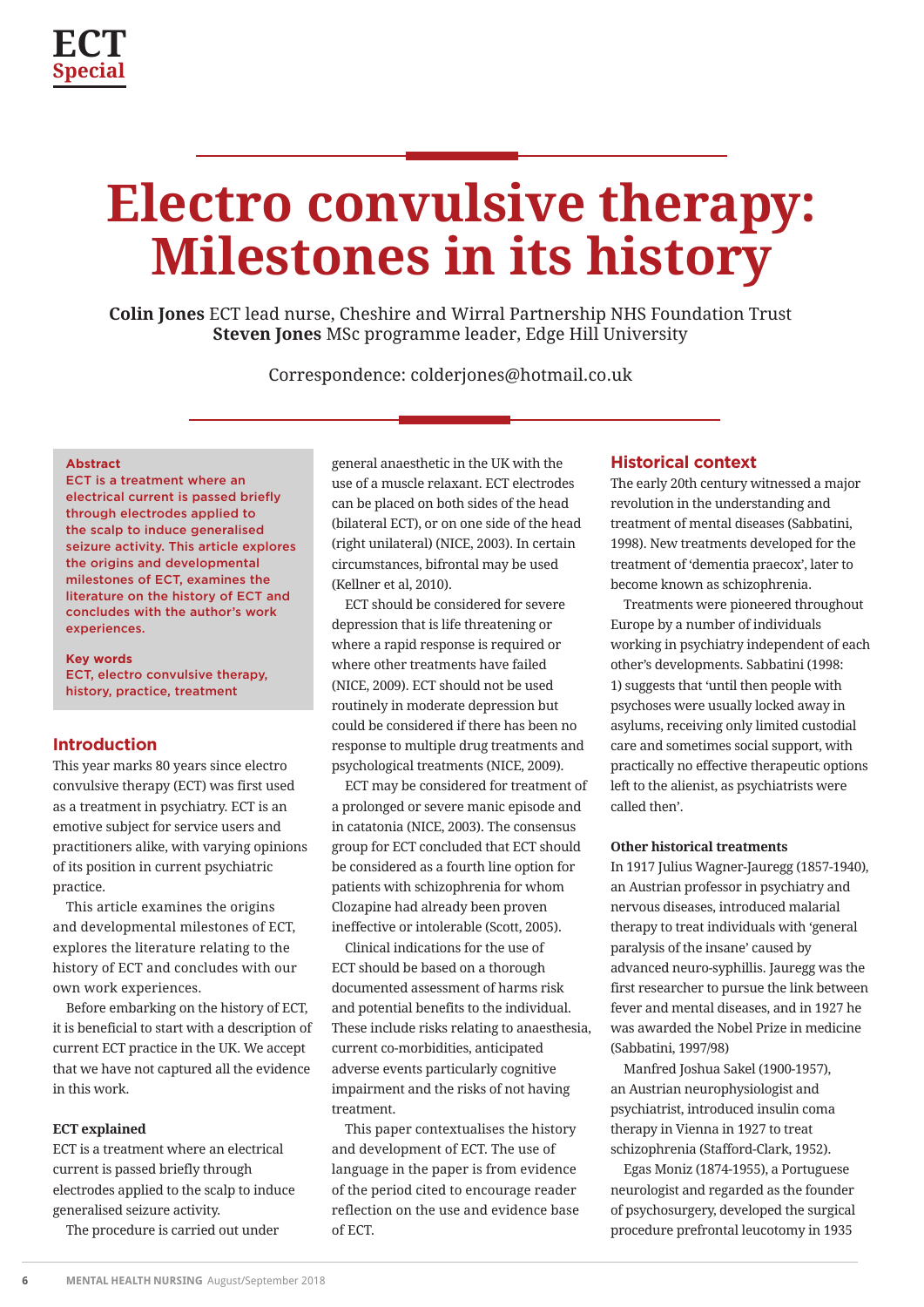(Gross and Schafer, 2011).

The late 1920s and early 1930s saw the development of 'convulsive therapy'. Note at this point the word 'electro' does not appear. Convulsive therapy, which was thought to be the first effective treatment in schizophrenia, was introduced by Ladislas J Meduna (1896-1964). Meduna was a Hungarian neurologist and neuropathologist who studied medicine in Budapest from 1914 to 1921. His studies were interrupted by military service in the Italian front from 1915 to 1918 (Sabbatini, 1998).

Meduna's idea of convulsive therapy was based on frequent observation upon patients with schizophrenia, some of whom displayed catatonia, and would temporarily lose their psychotic symptomatology after spontaneous seizures whatever their cause. Such spontaneous seizures may occur after alcohol withdrawal, infection or head injury (Kalinowsky, 1986).

Colleagues of Meduna, Drs Nyiro and Jablonsky in 1929, observed that patients with epilepsy who also had psychotic features became lucid during periods of frequent fitting (McCrae, 2006). Nyrio concluded that epilepsy occurred less frequently in conjunction with schizophrenia than could be accounted for by chance alone (Stafford-Clark, 1952).

Meduna was examining human post mortem specimens while working at the Hungarian Psychiatric Hospital in Budapest in the 1930s. He observed that the brains of patients with schizophrenia had fewer than the normal number of neuroglia (glial cells) and that the brains of patients with epilepsy had markedly more. Neuroglia are branched cells in the central nervous system that provide a supporting and communicating network for the neurons, the brain cells for thought, memory emotion and action (Fink ,1999). Meduna postulated that the induction of seizures in patients with schizophrenia would increase the concentration of glia and relieve features of their illness (Fink, 1999).

Meduna believed there was a biological antagonism between these two diseases of the brain (Sabbatini, 2002). This theory

has not stood the test of time, but Meduna proceeded to test its practical implications by producing epileptic fits patients with schizophrenia (Stafford-Clark, 1952).

Meduna continued to experiment with various substances for their seizureinducing potential in animals, settling on intramuscular injections of camphor in oil. Meduna injected the substance into animals and after 15 to 60 minutes produced a grand mal convulsion that did not incapacitate or kill the animal. The technique he postulated may have applications to humans (Fink, 1999).

In the hospital where Meduna worked, the belief of many of the doctors was that dementia praecox was an inherited genetic disorder and as such was not treatable. Fearing his work would be criticised, Meduna moved his research activities to a state hospital for the long-term mentally ill at Li-potmezo, near Budapest (Fink, 1999).

Fink (1999) identifies Meduna's first patient was a man called Zolten, who aged 33 had been mute, psychotic and withdrawn for four years. His diagnosis was dementia praecox of the catatonic type. On 23 January 1934 Meduna induced a seizure in Zolten using camphor. After 45 minutes Zolten had a classical epileptic attack that lasted 60 seconds. Zolten recovered without harm and continued to have injections of camphor at intervals of three to four days. This followed the pattern of treatment of malarial therapy for neuro syphilis at the time.

Fink (1999) reported that two days after the fifth injection, for the first time in four years Zolten got out of bed, began to talk, requested breakfast, dressed himself without help and retained environmental interest. Zolten was surprised when he was told he had been in hospital for four years. Zolten had three further injections and returned home. Meduna treated a further five patients with camphor, and each of them improved.

Meduna continued to treat patients but changed from camphor oil to Metrazol (Cardiazol). He found this easier to use, the seizure was more immediate and predictable. By 1937 Meduna had treated 110 patients and he reported relief and remission of mental illness in 53 of them.

Convulsive therapy was widely adopted at the time, with some suggesting that it was far more effective in the treatment of depressive illness rather than schizophrenia for which it had originally targeted. The greatest value seemed to be in the treatment of involution melancholia that had previously been unresponsive to other treatments, which began to respond within a matter of days or weeks in the most dramatic way (Stafford-Clark, 1952).

However, there were drawbacks in the use of Cardiazol. There was an intense dread experienced by patients between injection and seizure. Treatment was not pleasant causing discomfort as the drug began to take effect and patients felt physically ill afterwards. The seizures were sometimes violent, causing bone fractures, joint dislocations and hairline fractures to the spinal vertebrae (McCrae, 2006). Seizures induced by camphor and Cardiazol were equally effective, which suggested that the therapy was inherent in the seizure, not in the mode of induction. This conclusion led directly to seizures induced by electricity (Fink, 1999).

#### **Development of ECT**

ECT was developed by Professor Ugo Cerletti and Dr Lucio Bini. Ugo Cerletti (1877-1963) was the son of an Italian agricultural engineer. He was an Italian neurologist and chair of the Department of Mental and Neurological Diseases at the University of Rome in 1935. (Sabbantini, 1997/98). Lucio Bini (1908-1964) was an Italian psychiatrist and Professor at the University of Rome in 1935.

As a neurologist Cerletti was particularly interested in the study of epilepsy. He carried out experiments on animals, especially dogs, repeatedly inducing epileptic seizures using an electric current of 125 volts. During this experimentation, he became aware of convulsive therapy for schizophrenia and began treatmentusing Cardiazol.

He theorised on the possibilities of using 'electroshock', as he called it, on humans (Bollorino et al, 2012). Cerletti visited a Rome abattoir where pigs were slaughtered. Before slaughter the pigs were electrocuted using a large pair of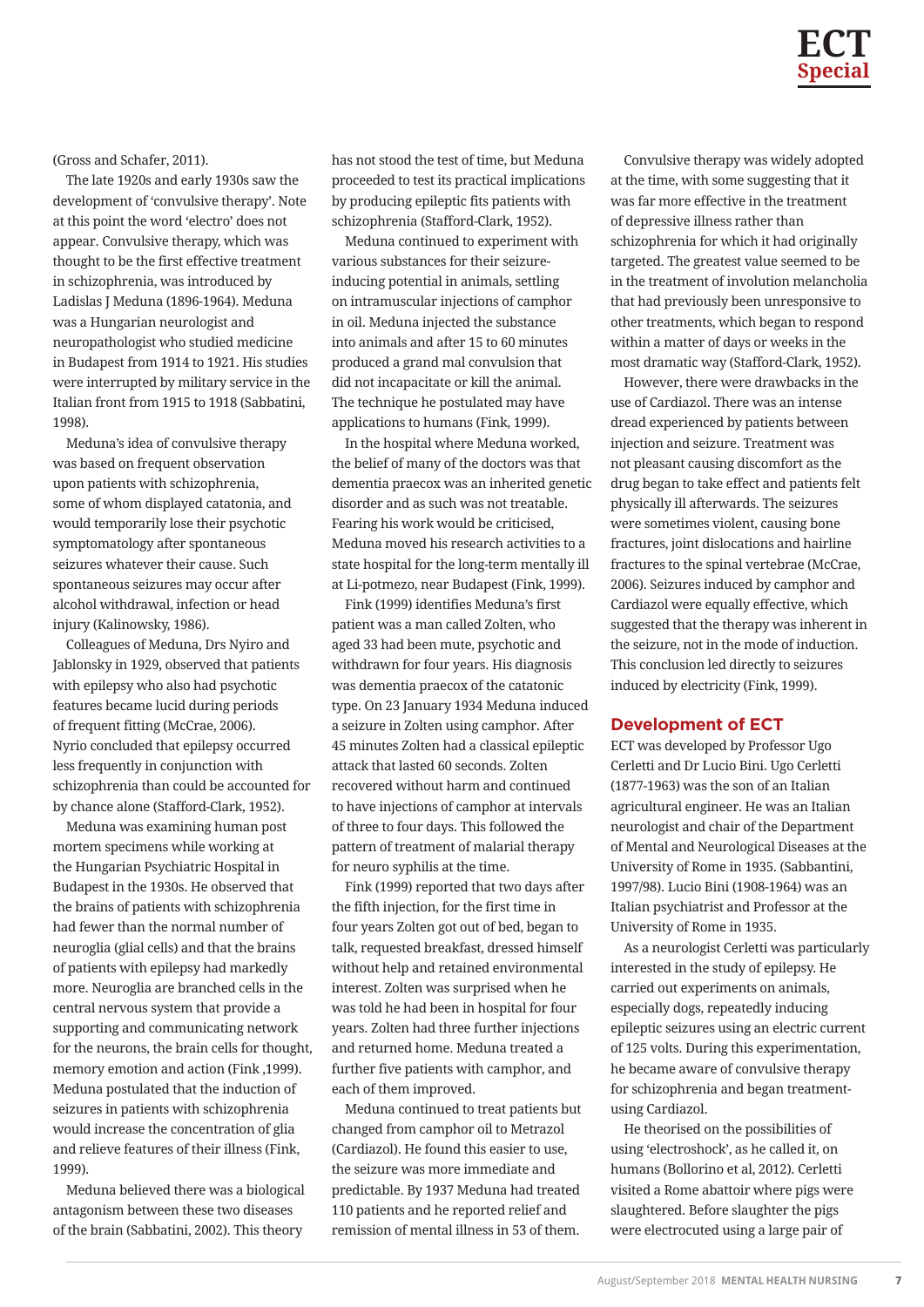### **ECT Special**

pincers held on their heads. Electricity of 70 to 80 volts was delivered through the pincers, causing the pig to become unconscious and have a generalised convulsion.

Cerletti then began to conduct his own experiments using dogs, passing an electrical current of 125 volts (alternating current) through the head for a fraction of a second causing a seizure. Reportedly this activity did not cause any significant problems or endanger life. He theorised that applying an electrical current in a similar way in humans without much danger could be effective (Bollorino et al, 2012).

#### **First clinical use of ECT**

Under Celettis' instruction Bini built a machine to deliver brief electric shocks to humans. It became known as the Bini-Cerletti electro shock apparatus (Aruta, 2011). The following case study was reported as an early example of efficacy:

A man in his 40s was found wandering at a railway station from one train to another without a ticket. He was acting in a strange way, answering questions in a strange language which was incomprehensible. He was admitted to hospital suffering from hallucinations and delirious ideas about being under some kind of influence. Apart from that he was lucid and well orientated, but apathetic and lacking in willpower. On the ward he was reported as always lying contentedly on his bed murmuring, and was diagnosed as having schizophrenia (Bollorino et al, 2012). It was reported that a few years earlier he had responded to treatment with Cardiazol in the Medical Academy of Rome (Fink 1999).

In April 1938 the first 'electroshock', as it was then called, was delivered. Having fixed two electrodes soaked in a saline solution with an elastic band to the frontal parietal area, 80 volts of electricity was delivered for one-fifth of a second. Following an initial stiffening of his muscles the patient fell back onto the bed without losing consciousness. A further electroshock of 110 volts was given for one-fifth of a second. The patient immediately had a very brief general

spasm and epileptic seizure. The seizure went on for some time, with the patient gradually regaining consciousness. The patient then woke up and smiled. When asked what had happened to him he thought he may have been sleeping. He went on to have 11 electroshocks and had a complete remission of his symptoms and was discharged in June 1938 (Bollorinio et al, 2012).

 After 10 to 20 treatments on alternate days the improvement in most of the patients was startling. One of the unexpected treatment benefits was that it provoked retrograde amnesia, or memory loss of events immediately anterior to the shock. Patients had no negative feelings towards the treatment (as had happened with Metrazol), and was considered to be reliable, controllable and less dangerous to the patient than Metrazol (Sabbatini, 1998). It is noteworthy that these are single case report examples and form lower hierarchal levels of research evidence.

#### **Use of ECT in the UK**

ECT was introduced to the UK in 1939 by Lothar Kalinowsky, a colleague of Cerlettis. He demonstrated ECT at the Burden Neurological Institute and published in The Lancet in December 1939 (Kalinowsky, 1939). Also in 1939 and independently of Kalinowsky, Edward Golla, the director of the Burdon Neurological Institute in Bristol, and his assistant Grey Walter commissioned a company Edison Swan Electric to build an ECT machine. They treated five psychotic patients from Barnwood House Hospital in Gloucester (Shorter, 2016). They also published in The Lancet in December 1939.

ECT soon became more popular than Cardiazol treatment in mental hospitals in the UK (McCrae, 2006). Brain and Strauss (1945) suggested that ECT was especially useful in the treatment of affective psychosis and the therapeutic value in schizophrenia was reported as limited.

Some psychiatrists thought that ECT should be restricted to depression (Allen, 1949). Hemphill and Grey Walter (1941) report results following ECT for patients for patients with schizophrenia, mania, depression and involutional melancholia.

It was also used in treatment of people who had suffered war neurosis and admitted to neurosis centres or mental hospitals with severe depression (Sargent, 1942). Views on ECT were generally positive in the early years of its use. Most patients received treatment 2-3 times a week or occasionally daily (Hemphill and Walter, 1941). Some psychiatrists experimented with more intensive treatment regimens. One of these psychiatrists was Robert Russell, who later formed a company called Ectron Ltd to manufacture ECT machines (Easton 2010). These machines were used extensively in the UK (Pippard, 1992).

#### **Modified and unmodified ECT**

ECT was given without the use of muscle relaxant or anaesthesia until the early 1950s (termed 'unmodified ECT'). Psychiatrists in the 1940s experimented with curarae to try to modify convulsions that were sometimes so intense they caused long bone fractures or dislocations. By 1951 succinylcholine was being used as an alternative to curarae, which was deemed safer. In addition, a short-acting anaesthetic administered to prevent the terrifying feelings of not being able to breathe, with the muscle relaxants known as 'modified ECT' (Kiloh et al, 1988). By 1957 some hospitals in the UK were still not using modified ECT.

A patient named Bolam received ECT at Friern Hospital London unmodified. Bolam sustained bilateral hip fractures and he sued the hospital (Bolam v Friern Hospital Management Committee, 1957). Bolam was a voluntary patient at a psychiatric unit. He agreed to undergo ECT, was not given any muscle relaxant, and was not restrained during the procedure. He flailed violently during the procedure, and suffered serious injuries. He sued the hospital for compensation. He argued it had been negligent by not giving muscle relaxants, not restraining him and crucially not warning him about the risks involved. It was common medical practice at the time not to warn patients of the risks unless they asked. This was a landmark ruling for medical negligence claims. The case caused great debate about ECT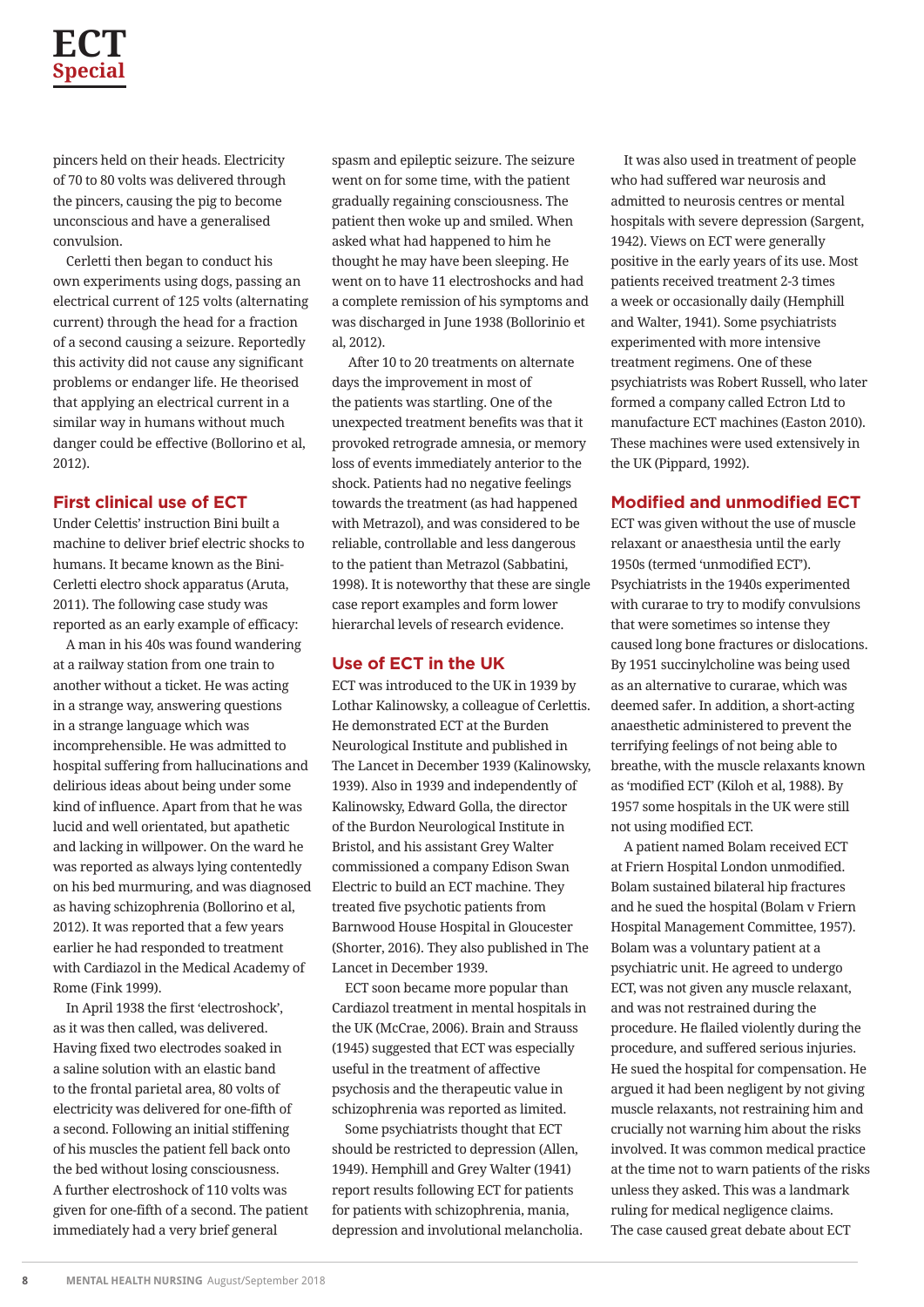practice and by the early 1960s all patients were receiving a general anaesthetic and muscle relaxant (Easton, 2010). Bolam reasonableness has however been revised in the Supreme Court decision of Montgomery v Lanarkshire Health Board (2015). Readers may also consider the case of Bolitho regarding medical risks and benefits that are a matter of clinical judgement and decisions made should withstand logical analysis (Bolitho v City and Hackney Health Authority, 1996). The Bolam and Bolitho cases still stand but can be challenged, if it can be satisfied that the body of expert medical opinion cannot be logically supported.

#### **Unilateral ECT**

Bilateral ECT was the most common form of electrode placement in ECT. However, in a paper delivered to a quarterly meeting of the Royal Medico-Psychological Association at Bristol in May 1957, psychiatrists Lancaster, Steinert and Frost, who were working in Bristol and Chester, explained the technique of 'unilateral ECT'. This was in relation to memory loss that was a major side-effect of bilateral ECT.

They concluded that unilateral ECT was of use in elderly patients with severe arteriosclerosis who were depressed and had nutritional difficulties. Patients with superior intelligence, young patients (under the age of 40) or presented with predominantly neurotic features and depressed sufficiently may warrant ECT (Lancaster et al, 1958). Unilateral ECT is still used as a method of delivering ECT in current practice, although the parameters mentioned above have changed somewhat. ECT continued to be used as a treatment in psychiatry in the 1960s and 1970s.

Perrin et al (2012) suggest that although ECT has been practised for over 70 years the underlying mechanisms of action remain unclear. A study was undertaken in a group of nine patients where MRI scans were used along with a unique data-driven analysis approach to examine functional connectivity within the brain before and after ECT. The findings reported added weight to the emerging hyper connectivity hypothesis

in depression and supported the proposal that increased connectivity may constitute both a biomarker for mood disorder and a potential therapeutic target.

#### **Reflections on practice and standards**

My first memories of witnessing ECT were in the early 1970s (writes Colin Jones). ECT was administered on a ward, which was of the Nightingale style. Patients would lie on the top of the beds with their heads facing into the middle of the ward, and the beds would be screened. About half an hour before treatment subcutaneous atropine would be given. My memory is that the patient considered this to be the worst part of the whole ECT treatment. Atropine was administered to dry up secretions (no longer used in this regard) and was likened to a bee sting.

The ECT team, consisting of a psychiatrist, an anaesthetist and nurses, would then start at the top of the ward and treat patients in turn. Brietal (Methohexitone) was the anaesthetic of choice and Brevidil-E (Suxethonium chloride) the muscle relaxant. The ECT machine in use was the Ectron. The patient was placed in the recovery position following treatment and allowed to wake naturally. Physical observations including temperature, pulse, respirations and blood pressure were taken at intervals. When able the patients were escorted to the day area of the ward and offered refreshments before returning to their respective wards. In 1978 I moved to a purpose-built newly

commissioned psychiatric unit. Within it was a dedicated ECT suite with a waiting area, pre- treatment room, treatment room and a 12-bed recovery area.

Concerns were expressed by clinicians and the general public relating to various aspects of ECT. In 1977 The Royal College of Psychiatrists issued a memorandum on the use of ECT. It dealt with three key areas: a review of the scientific evidence of the effectiveness of ECT and of any adverse effects, recommendations about the standards to be observed in the administration of ECT, and the medicolegal problems of giving this treatment. (Royal College of Psychiatrists, 1977)

Following this report a survey of ECT practice in Britain was carried out for the Royal College of Psychiatrists (Pippard and Ellam, 1981). A questionnaire was sent to all members of the college, to all consultants in psychiatry and to all doctors in training. A 95% response rate was achieved.

A question was asked regarding the college's memorandum on ECT in 1977. Some 91% of respondents thought it had given inadequate guidance on how to give ECT. Respondents were critical of the insufficient detail provided, said there was not enough importance placed on staff training, and cited inadequate information on consent procedures.

Another questionnaire on how ECT was given was sent to 347 ECT clinics (90% of the total clinics operational). Visits were made to 180 of these and ECT was observed in 101 of them. The survey